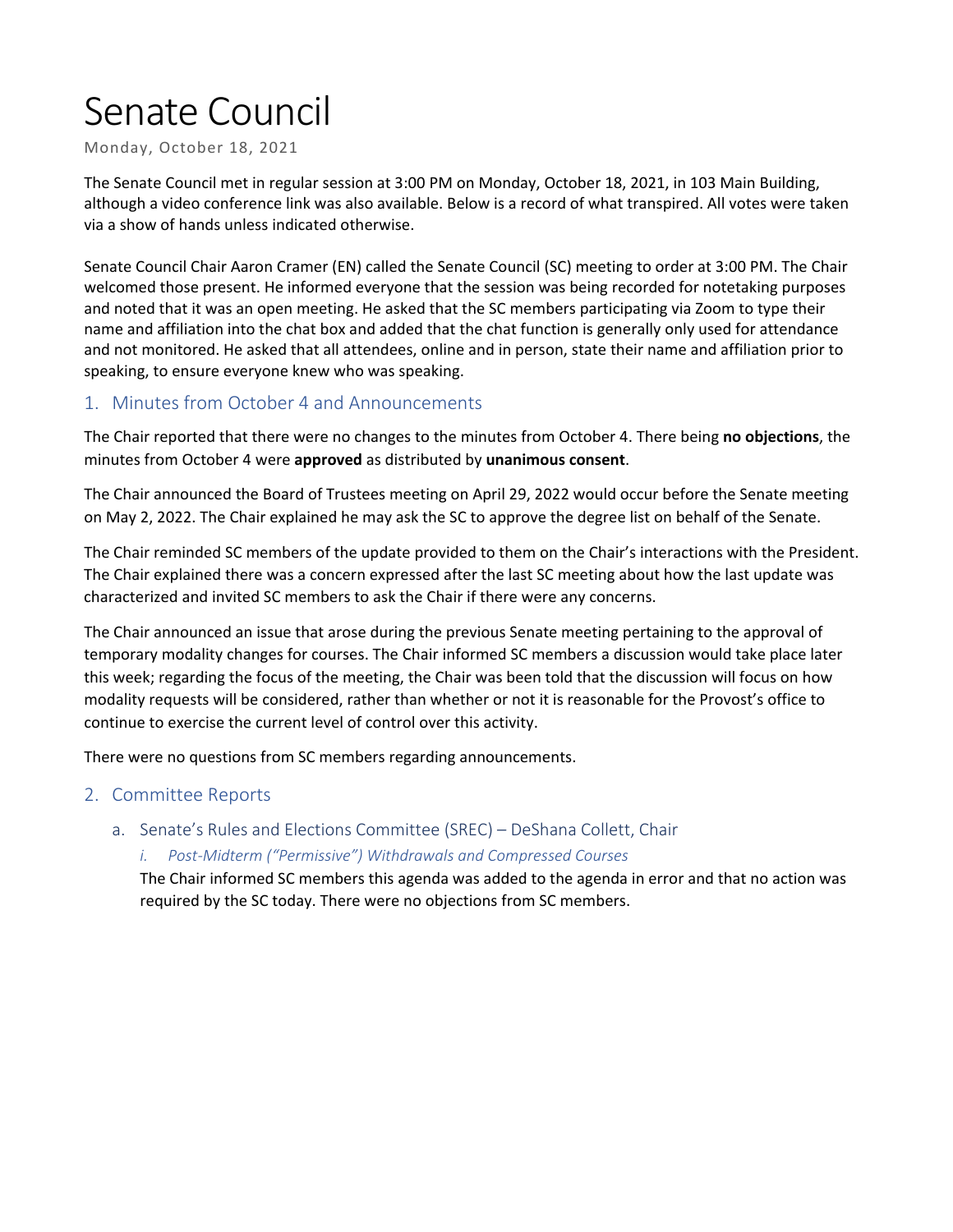#### 3. University Calendars

- a. 2022 2023 Dentistry
- b. 2024 2025 Dentistry, Tentative
- c. 2022 2023 Law
- d. 2024 2025 Law, Tentative
- e. 2022 2023 Medicine
- f. 2024 2025 Medicine, Tentative
- g. 2022 2023 Pharmacy
- h. 2024 2025 Pharmacy, Tentative

The Chair introduced the professional program University calendars ready for approval to SC members. The Chair asked if there were any questions about the calendars. Some concerns were discussed by SC members and the Registrar pertaining to the Law school calendars, regarding the lack of a fall break. Collett **moved** to separate the Law calendars and approve the six non-Law professional calendars. Hawse **seconded**. The Chair asked if there was any debate and there was none. A **vote** was taken, and the motion **passed** with twelve in favor, none opposed, and one abstained.

The Chair introduced Jennifer Bird-Pollan (LA, associate dean of academic affairs). Bird-Pollan explained there had been conflicting requests from Law students in the past regarding a fall break, noting that the results of a 2019 Law student survey revealed a preference for additional reading days rather than a fall break. She explained the situation remains unresolved and further discussion needed to take place. She described some historical rationales for the Law calendar having the dates it does and added that the matter was discussed at Law's most recent faculty meeting. Bird-Pollan indicated her intent to seek more systematic student input. She asked that the SC approve the calendars as presented, noting that Law would probably come to SC with amendments after conversation with Law faculty. Hawse moved to **approve** both Law calendars. Vincent **seconded**. The Chair asked if there was any debate and there was none. A **vote** was taken, and the motion **passed** with twelve in favor, none opposed, and one abstained.

# 4. Nominees for Associate Provost for Faculty Advancement Search Committee

The Chair asked SC members for nominees for the Associate Provost for Faculty Advancement Search Committee. SC members discussed potential nominees. Cantrell asked the Provost if only one would be selected. The Provost explained the initial intention was for one name to be chosen but agreed that two names would be acceptable. SC members provided four nominees. The Chair recommended to the Provost that two names be selected, but that there be no more than one representative from a specific college.

# 5. Senate Meeting Roundtable (Time Permitting)

SC members participated in a Senate meeting roundtable. The following items include sentiments expressed by SC members about the previous Senate meeting:

- Appreciation for Zoom modality
- Importance of establishing and ensuring due diligence in reviewing background information on recommendations from the University Joint Committee on Honorary Degrees (UJCHD)
- Positive discussion about modality for Senate meeting and resulting straw poll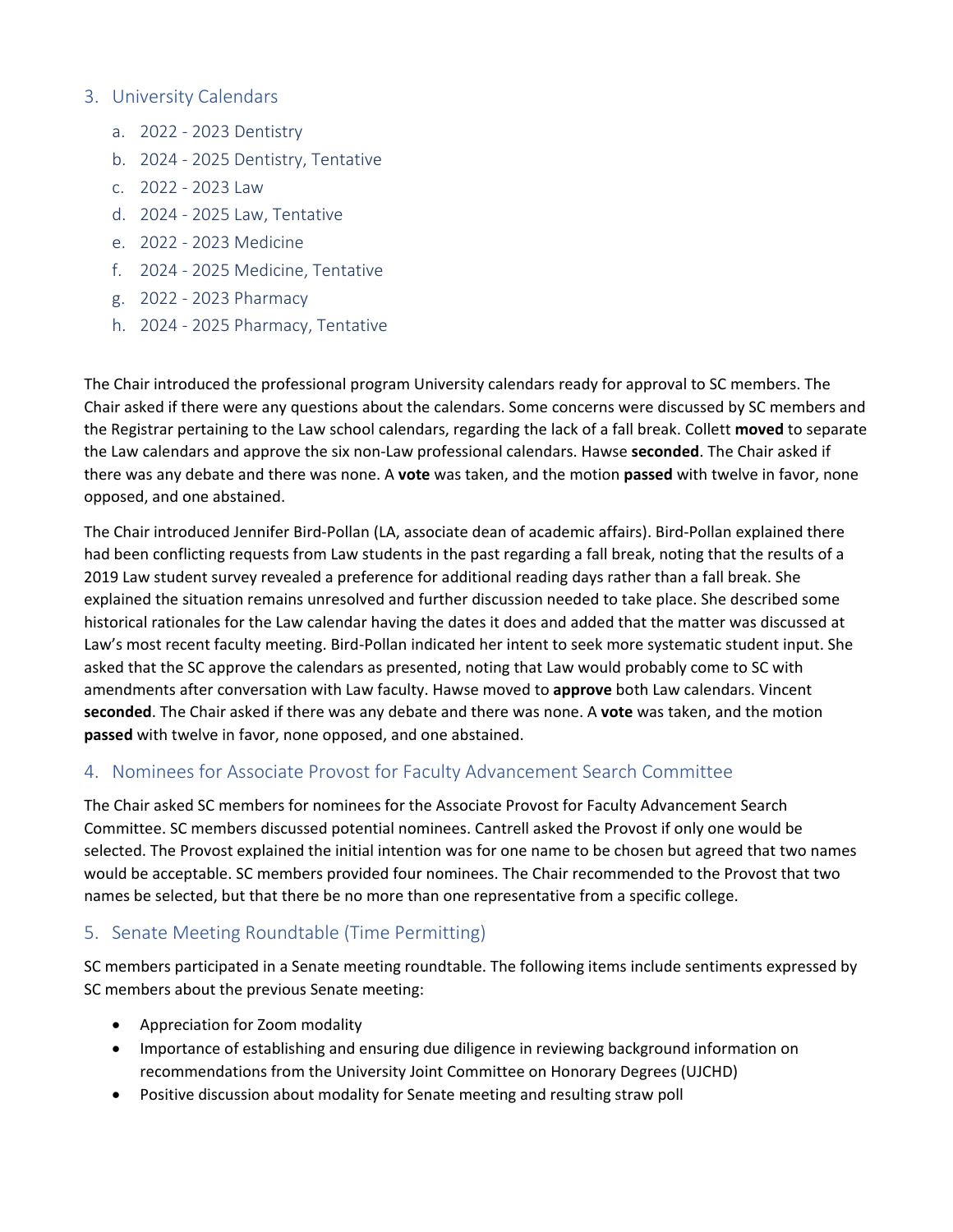- Pros and cons regarding use of the chat function in Zoom and the possibility of not using it Voting modality and potential use of a new polling technology
	- o The Chair noted that according to Provost DiPaola, UK's Legal Counsel stood by its assertion about the Senate not needing to record detailed vote information. The Chair added that he had spoken with a few individuals about a possible type of polling software to use instead of the voting clickers.
- Attendance methods for Senate meetings taking place via Zoom

SC members spent the most time discussing voting matters and whether to continue use of Zoom's chat function in the webinar for Senate meetings. At the Chair's request for a description of how Ms. Silver documented attendance, Ms. Silver explained that she did not use the chat function for that activity, but rather used a reporting feature.

# 6. Items from the Floor (Time Permitting)

The Chair asked SC members if there were any objections to cancelling the SC meeting on Monday, October 25 and there were none. There being **no objections**, the cancellation of the Monday, October 25 SC meeting was **approved** by **unanimous consent.**

The Chair asked if there were any items from the floor.

Hawse mentioned the increase in demand for available child-care grants for students provided by Student Government Association (SGA). Hawse also informed SC members that the SGA supported a proposal for a syllabus bank (via course registration in myUK) that was approved by the Senate. Due to a variety of circumstances, it had not been administratively implemented Hawse indicated that he would be following up on the matter.

The Provost commented on the strategic plan, thanking SC members for the time taken for extra meetings. The Chair noted the Board of Trustees acknowledged SC's contributions as well and asked very thoughtful questions.

Grossman mentioned the SGA vaccine resolution that was previously passed and asked Hawse about the administrative response. Hawse noted the response was similar to the response received by the Senate. Hawse commented on communications with student governments at other universities inquiring about how to increase their schools' vaccination rates, contrasting the University's high student vaccination rates with that of other schools.

Duncan inquired about reported data for people fully vaccinated and the differentiation between having one dose and both doses, as well as having received a booster. The Provost noted the data was being reported consistently with other institutions.

Hall commented on testing accommodations for nonnative English-speaking students, as discussed in the most recent Senate meeting. He noted he looked forward to more formal guidance.

The meeting adjourned at 4:11 PM with no objections.

Respectfully submitted by Aaron Cramer, Senate Council Chair

SC members present: Leslie Vincent, Susan Cantrell, DeShana Collett, Richard Charnigo, Lee Blonder, Michael Hawse, Megan Van Gilder, Marilyn Duncan, Gregg Hall, Hollie Swanson, Bob Grossman, Shannon Oltmann, Sophie DeCorte, Aaron Cramer